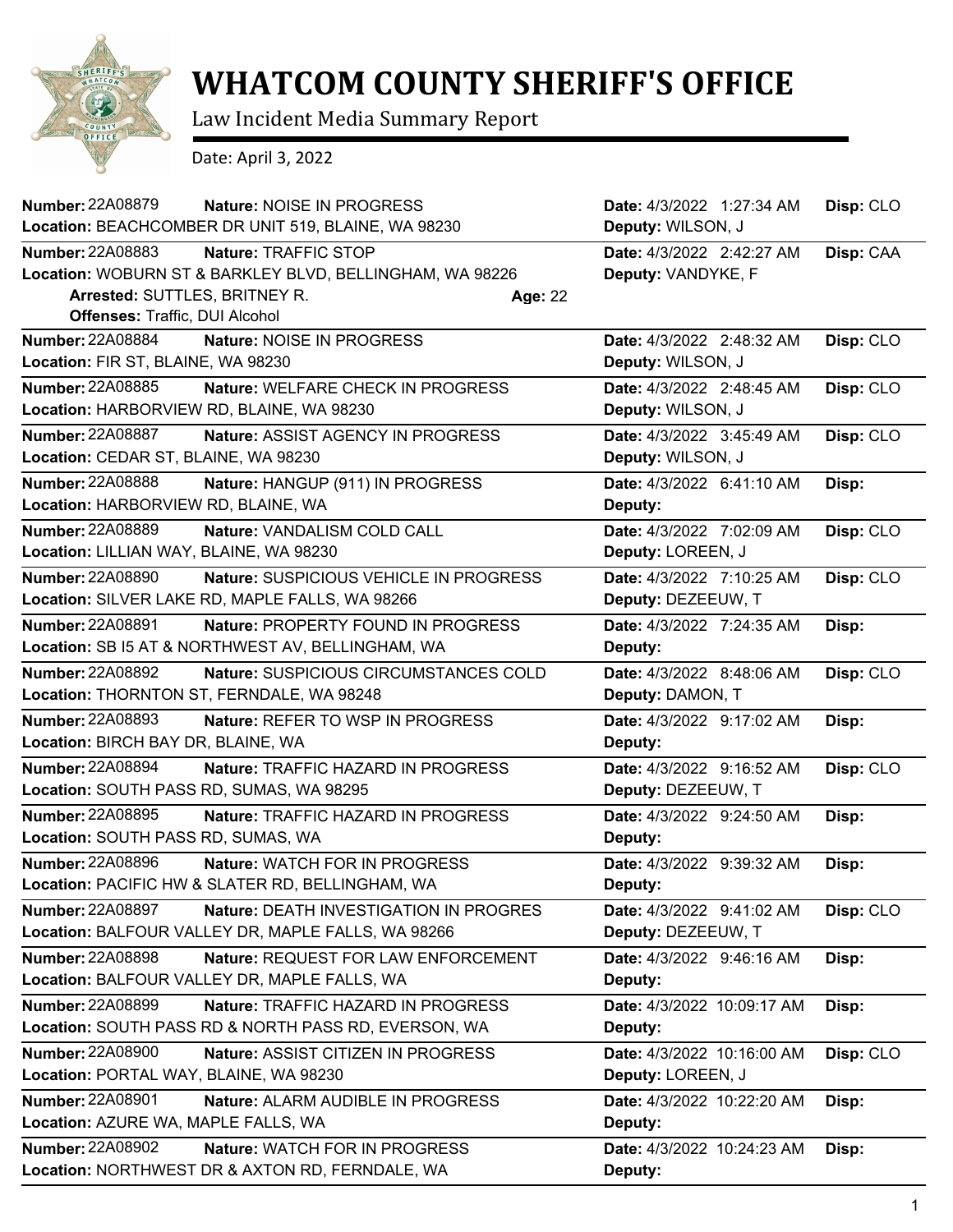| Number: 22A08903                                      | Date: 4/3/2022 10:43:35 AM |
|-------------------------------------------------------|----------------------------|
| Nature: TRESPASS IN PROGRESS                          | Disp:                      |
| Location: MT BAKER HW, DEMING, WA                     | Deputy:                    |
| <b>Number: 22A08904</b>                               | Disp: CLO                  |
| Nature: SUSPICIOUS VEHICLE IN PROGRESS                | Date: 4/3/2022 10:51:44 AM |
| Location: ALDRICH RD, BELLINGHAM, WA 98226            | Deputy: DAMON, T           |
| <b>Number: 22A08905</b>                               | Date: 4/3/2022 10:54:22 AM |
| Nature: MENTAL COLD CALL                              | Disp: CLO                  |
| Location: ALDERGROVE RD, FERNDALE, WA 98248           | Deputy: DAMON, T           |
| <b>Number: 22A08906</b>                               | Date: 4/3/2022 12:05:15 PM |
| Nature: SUSPICIOUS VEHICLE IN PROGRESS                | Disp: CLO                  |
| Location: ENTERPRISE RD, FERNDALE, WA 98248           | Deputy: LOREEN, J          |
| <b>Number: 22A08908</b>                               | Date: 4/3/2022 12:50:21 PM |
| Nature: VEHICLE PROWL IN PROGRESS                     | Disp: CLO                  |
| Location: LOCUST RD, BELLINGHAM, WA 98225             | Deputy: DAMON, T           |
| Number: 22A08909                                      | Date: 4/3/2022 12:57:00 PM |
| Nature: TRAFFIC HAZARD IN PROGRESS                    | Disp: CLO                  |
| Location: LOOMIS TRAIL RD, BLAINE, WA 98230           | Deputy: LOREEN, J          |
| Number: 22A08910                                      | Date: 4/3/2022 1:03:06 PM  |
| Nature: TRAFFIC HAZARD IN PROGRESS                    | Disp:                      |
| Location: BENNETT DR & ALDERWOOD AV, BELLINGHAM, WA   | Deputy:                    |
| Number: 22A08911                                      | Date: 4/3/2022 1:07:03 PM  |
| Nature: TRAFFIC HAZARD IN PROGRESS                    | Disp:                      |
| Location: W SMITH RD & NORTHWEST DR, BELLINGHAM, WA   | Deputy: LARSONCOOLEY, B    |
| Number: 22A08912                                      | Date: 4/3/2022 1:21:12 PM  |
| Nature: MENTAL COLD CALL                              | Disp:                      |
| Location: ALDERGROVE RD, FERNDALE, WA                 | Deputy:                    |
| Number: 22A08913                                      | Disp: CLO                  |
| Nature: SUSPICIOUS VEHICLE IN PROGRESS                | Date: 4/3/2022 1:29:51 PM  |
| Location: LINCOLN RD, BLAINE, WA 98230                | Deputy: LOREEN, J          |
| Number: 22A08914                                      | Disp: CLO                  |
| <b>Nature: TRAFFIC HAZARD IN PROGRESS</b>             | Date: 4/3/2022 1:45:55 PM  |
| Location: BENNETT DR, BELLINGHAM, WA 98225            | Deputy: DAMON, T           |
| Number: 22A08916                                      | Date: 4/3/2022 2:02:16 PM  |
| Nature: BURGLARY COLD CALL                            | Disp: CLO                  |
| Location: DOLPHIN WAY, MAPLE FALLS, WA 98266          | Deputy: SLYTER, C          |
| Number: 22A08917                                      | Date: 4/3/2022 2:22:18 PM  |
| Nature: OVERDOSE IN PROGRESS                          | Disp: CLO                  |
| Location: OCEAN MIST DR, BLAINE, WA 98230             | Deputy: LOREEN, J          |
| <b>Number: 22A08918</b>                               | Date: 4/3/2022 2:23:48 PM  |
| Nature: MENTAL COLD CALL                              | Disp: CLO                  |
| Location: BIRCH BAY LYNDEN RD, BLAINE, WA 98230       | Deputy: KLUTTS, C          |
| Number: 22A08919                                      | Date: 4/3/2022 3:22:38 PM  |
| Nature: WATCH FOR IN PROGRESS                         | Disp:                      |
| Location: E SMITH RD & GUIDE MERIDIAN, BELLINGHAM, WA | <b>Deputy:</b>             |
| <b>Number: 22A08920</b>                               | Date: 4/3/2022 3:33:53 PM  |
| Nature: ALARM AUDIBLE IN PROGRESS                     | Disp: CLO                  |
| Location: YEW STREET RD, BELLINGHAM, WA 98229         | Deputy: HEYSTEK, L         |
| Number: 22A08921                                      | Date: 4/3/2022 3:44:02 PM  |
| Nature: WATCH FOR IN PROGRESS                         | Disp:                      |
| Location: E SMITH RD & GUIDE MERIDIAN, BELLINGHAM, WA | Deputy:                    |
| <b>Number: 22A08922</b>                               | Disp: CLO                  |
| Nature: DUI IN PROGRESS                               | Date: 4/3/2022 3:52:17 PM  |
| Location: GUIDE MERIDIAN, BELLINGHAM, WA 98226        | Deputy: HEYSTEK, L         |
| <b>Number: 22A08923</b>                               | Date: 4/3/2022 3:55:53 PM  |
| Nature: IMPOUND PRIVATE IN PROGRESS                   | Disp:                      |
| Location: EVERSON GOSHEN RD, EVERSON, WA              | Deputy:                    |
| <b>Number: 22A08924</b>                               | Date: 4/3/2022 4:15:01 PM  |
| Nature: VEHICLE PROWL COLD CALL                       | Disp:                      |
| Location: VALLEY CT & DEAD EN, MAPLE FALLS, WA        | Deputy: KLUTTS, C          |
| <b>Number: 22A08927</b>                               | Date: 4/3/2022 4:58:04 PM  |
| Nature: REFER TO WSP IN PROGRESS                      | Disp: CLO                  |
| Location: LAWRENCE RD, EVERSON, WA 98247              | Deputy: HEYSTEK, L         |
| <b>Number: 22A08928</b>                               | Disp: CLO                  |
| Nature: DOMESTIC ORDER VIOL COLD CALL                 | Date: 4/3/2022 5:15:00 PM  |
| Location: IVY CT, MAPLE FALLS, WA 98266               | Deputy: SLYTER, C          |
| <b>Number: 22A08929</b>                               | Disp: CLO                  |
| <b>Nature: SECURITY CHECK IN PROGRESS</b>             | Date: 4/3/2022 5:32:59 PM  |
| Location: BIRCH BAY DR, BLAINE, WA 98230              | Deputy: MELLEMA, S         |
| <b>Number: 22A08930</b>                               | Date: 4/3/2022 6:02:44 PM  |
| Nature: REFER TO OTHER AGENCY IN PROGR                | Disp:                      |
| Location: BLACKBIRD VALLEY LN, MAPLE FALLS, WA        | Deputy:                    |